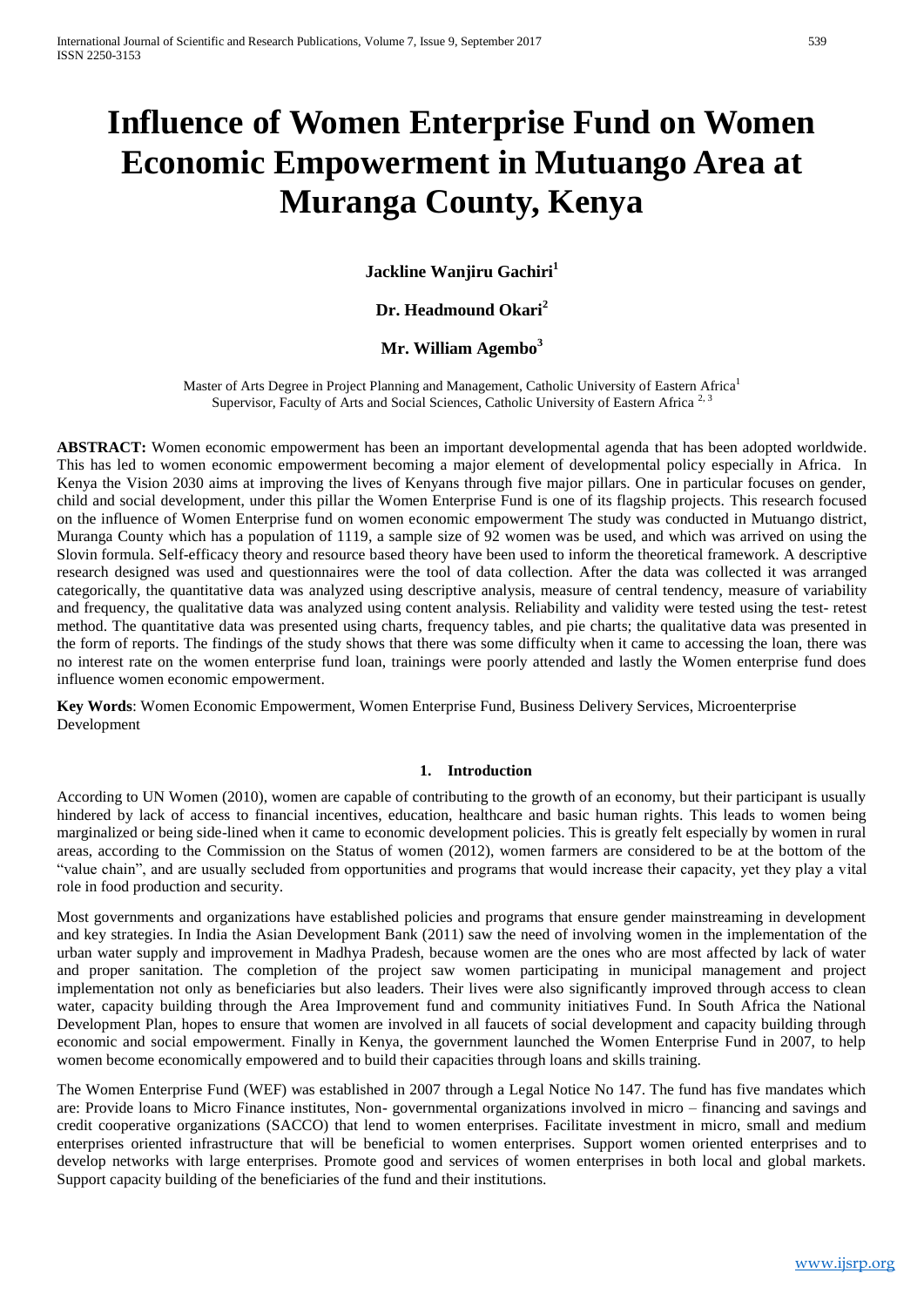International Journal of Scientific and Research Publications, Volume 7, Issue 9, September 2017 540 ISSN 2250-3153

The Women Enterprise Fund has been in existence for close to ten years, within those years more than Ksh 6.3 billion has been disbursed to 63,342 women groups in 290 constituencies. However even with such an amount disbursed, little has been done to examine the impact of the Women Enterprise Fund on women economic empowerment on an individual and household level.

Some studies have shown that microcredit is actually micro debt that loans are not gifts but obligations and they tend to have negative effects such as debt and declining financial growth on targeted individuals (Adams, 1991). Little research has been done to show the impact of the fund on women at the individual level. There is no clear information on whether the fund is making a positive or negative impact at an individual level.

With the main goal of the fund being improving the economic situation of women, it is imperative that it is increasing women power and agency through economic empowerment, increased control of household resources and decision making. If the impact of the Women Enterprise Fund is not measured using household resources, individual financial position and decision making paradigms, then it will make it difficult to measure women economic empowerment, and thus make it difficult for Kenya to reach its development goals.

The main research objective of this study is to investigate the influence of the Women Enterprise Fund on women economic empowerment in Mutuango area, Muranga County. The specific objectives were to investigate the accessibility of loans from the Women enterprise fund and their influence on women economic empowerment in Mutuango area, Muranga County, to analyze the interest rates on loans from the women enterprise fund and their influence on women economic empowerment in Mutuango area, Muranga County and to evaluate the impacts of the trainings offered by the Women enterprise funds on women economic empowerment in Mutuango area, Muranga County.

## **2. Literature Review**

## **2.1Theoretical Framework**

#### **2.1.1 Self - Efficacy Theory**

This study is guided by the theory of Self Efficacy by Albert Bandura (1977). This theory is defined as the people beliefs in their capabilities and how these beliefs shape their performances and influence their daily lives. One of the major processes is the cognitive processes that influence human behavior. This process explains how people tend to think about how best to increase their capabilities and visualize various scenarios in order to create environments that will help reach their perceived goals. Women in Mutuango have different goals that they have set for themselves and their families. In order to reach these goals they have formed various self- help groups and applied for loans through the Women Enterprise Fund. These choices are formed from their beliefs in financial empowerment and self-improvement. Accessibility to loans and low interest rates makes it easier for these women to want to acquire loans. Business delivery services provided by the fund, tries to ensure that they gain critical skills that will enable them to have financial sustainability and economic empowerment.

The major criticism of this theory is that it is hard to generalize self -efficacy because of the multifaceted and contextual efficacy beliefs that each individual holds thus making it difficult to have an empirical study on self-efficacy and its impact. This means that each woman holds a different belief or notion of what economic empowerment is, they also have different view on the Women enterprise fund, and thus their intentions of participation are different. This makes it difficult to define the motivation for participation (Bandura, 1977).

#### **2.1.2 Resource Based View**

This theory was established in the1980s and 1990s, after the major works published by Wernerfelt on Resource-Based View of the Firm (1984), Prahalad and Hamel on the Core Competence of The Corporation (1990), Barney on the Firm resources and sustained competitive advantage (1991) among others. The theory is of the argument that a person's success is determined by the resources and capabilities they have? These resources can include financial capital, human capital, physical capital, technology and reputation. When a person has identified the resources, they use these resources to build capabilities by coordinating and utilizing them to ensure peak performance and high yields.

Women having access to the Women enterprise fund helps create capital, human resources and physical resources, which are important for the success and the financial sustainability of their businesses and the improvement of their financial situation. Major criticism of the theory is that in the real world it is not applicable because competitive sustainability cannot be empirically measured due to the ever changing dynamics of the markets.

## **2.2 Empirical Review**

Women in rural areas experience a greater power imbalance than their counterparts in urban areas, they experience more challenges when it comes to the access to credit and financial services, access and control of assets, access to education and training, access to benefits, limited decision making power and other socio- cultural factors. These experiences hinder them from achieving economic empowerment. Rural development lies in the implementation of policies that take the unique aspects of rural areas. Policies should be tied to the environment, social spheres, cultural practices and land use. In Kenya, increasing value in agriculture is one of the programs that Vision 2030 hopes to accomplish. Vision 2030 hopes to integrate better farming practices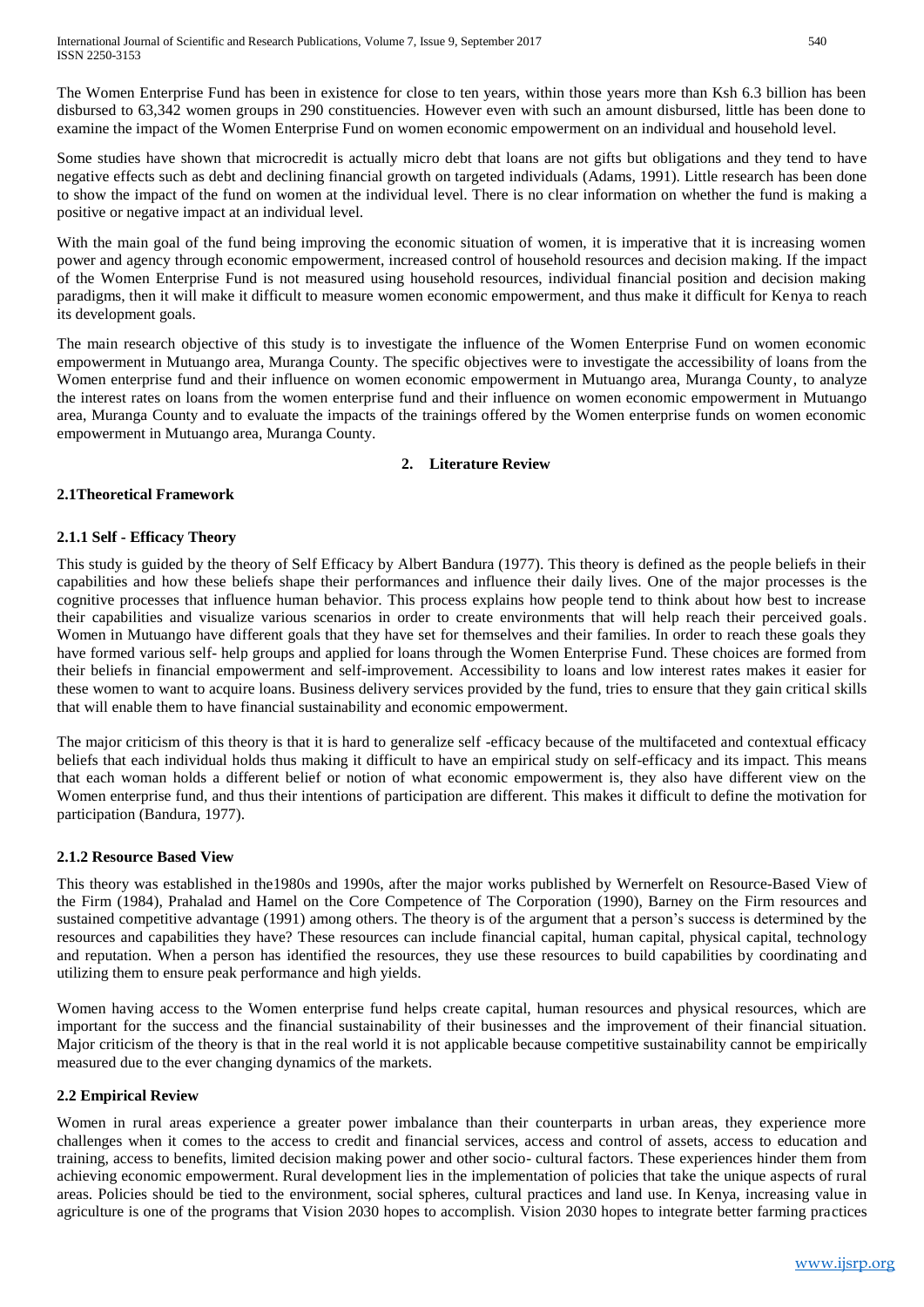International Journal of Scientific and Research Publications, Volume 7, Issue 9, September 2017 541 ISSN 2250-3153

such as scheduled crops, improve crop standards and encourage other non-farming activities. These practices are being enacted using the Agricultural, livestock and Fisheries Act, The Land Act and the Crop Act (IFAD, 2013). These flagship projects are expected to increase the national GDP by KES 80-90 billion and to utilize an additional 1.2 million hectares of land by the year 2030 (Vision 2030, 2008). Since about 70% of the poor live in the rural areas that have medium to high potential of farming, these projects will be seen as a means of reducing poverty and bringing sustainability to these areas (Vision 2030 Progress Report, 2013).

As Taylor (1999) mentions, policy makers and governments have to establish the importance of gender mainstreaming when it comes to policy making and implementation. Gender analysis should be carried out when discussing rural development policies and women should be given a voice so as to be able to articulate their lives and their problems, since they are the majority and mostly the people who work in the small farms. As set out in the flagship projects, training farmers on smart and sustainable farming is important (Vision 2030, 2008), but there is a gender gap, since most people who have benefited from these trainings are mostly men. Vision 2030 hopes to ensure that every woman in Kenya will have access to various financial incentives that will facilitate economic empowerment.

#### **2.2.1 Women Economic Empowerment**

The Women Enterprise fund is the flagship project under vision 2030 that solemnly caters to women and women economic development. It is an economic empowerment project that gives women access to credit and other financial incentives. The flagship has five mandates which are: Provision of subsidized credit to women entrepreneurs, capacity building of women beneficiaries and their institutions, promotion of local and international markets, promotion of linkages between women owned Small Market Enterprises (SMEs) with larger companies and facilitation in infrastructure and support of investments in infrastructure that support women enterprise. The enterprise fund has given over Ksh 6.2 billion to 63,342 women groups and over 116,372 women entrepreneurs have been trained in business development and loan management (Women's role in Economic Development, 2013).The fund has been successful in improving the lives of women through increasing their economic capacity and creating better markets for them. Vision 2030 also hopes to improve the lives of women through provision of better health care, better transportation, expand markets, better education and general increase in human capabilities (Sen, 1999).

#### **2.2.2 Women Enterprise Fund Access to Loans**

Access to finance has been one of the hindrances to women economic empowerment. According to Sanusi (2012), the key barriers to access to finance is ownership to collateral due to little to no property rights for women, absence of credit history due to women not having access to bank accounts and nature of work, which majority is informal work and discrimination from banks and other financial institutes who consider them inexperienced and illiterate when it comes to money, thus making them less attractive clients. Lastly women lack of awareness of financial incentives geared for them makes it difficult for women to access loans and other financial incentives.

The Women Enterprise Fund (WEF) has tried to fill this gap by developing financial incentives and programs such as the Tuinuke Loan and the Jiimarishe loan. The Tuinuke loan has the following features: The self-help group must have 10 members and above comprising of 100% women or 70% women and 30% men. All leadership positions and account signatories must be held by women. The group must have an account in a Bank/SACCO FOSA/Post Bank/Deposit Taking Micro-finance (DTM) and must have been in existence for at least 3 months. Groups must be trained on business management skills by the WEF officers as a prerequisite for the loan application, the loan is interest free, with only 5 % administrative fee and is repayable within one year with a grace period of 2-1 months depending on amounts.1st loan amount is Kshs.100, 000, 2nd loan Kshs 200,000, 3rd loan Kshs 350,000 and maximum loan amount is Kshs 500,000.

While the Jiimarishe loan has the following features: The loan is given to individual women Self Help Groups or companies owned by women. An affordable rate of interest of 8% per annum is given on reducing balance with a repayment period of maximum 36 months. The maximum amount per borrower is Kshs.2, 000,000 repayable in 3 years with flexible security which differs depending on Financial Intermediary.

These types of loans helps women build their capital and the training they get from the fund helps them manage it. When women have capital they are able to participate in income generating activities, contribute financially to their households and have more decision making power because they are financially independent (Cheston & Kuhn, 2002). This is not to say that access to credit guarantees that women will be economically empowered, some studies have shown that some women actually get into even deeper financial problems after having access, creating challenges for both the women and the financial institutions.

According to Ondoro and Omena (2012), when people living in poverty have access to financial services, not only do they save, but they also have a higher repayment rate when they borrow than people in middle class. SIDA (2015) also echoes the same sentiments and adds that when women have access to non – collateral credit not only do they start and grow businesses, but they also improve household spending which benefits mostly children. Even with the knowledge that women having access to credit is known and emphasized, access often seems strained especially for women in rural areas. Sanusi (2012) mentions that women face challenges such as, lack of collateral and startup capital, property rights and control over assets, cultural norms and family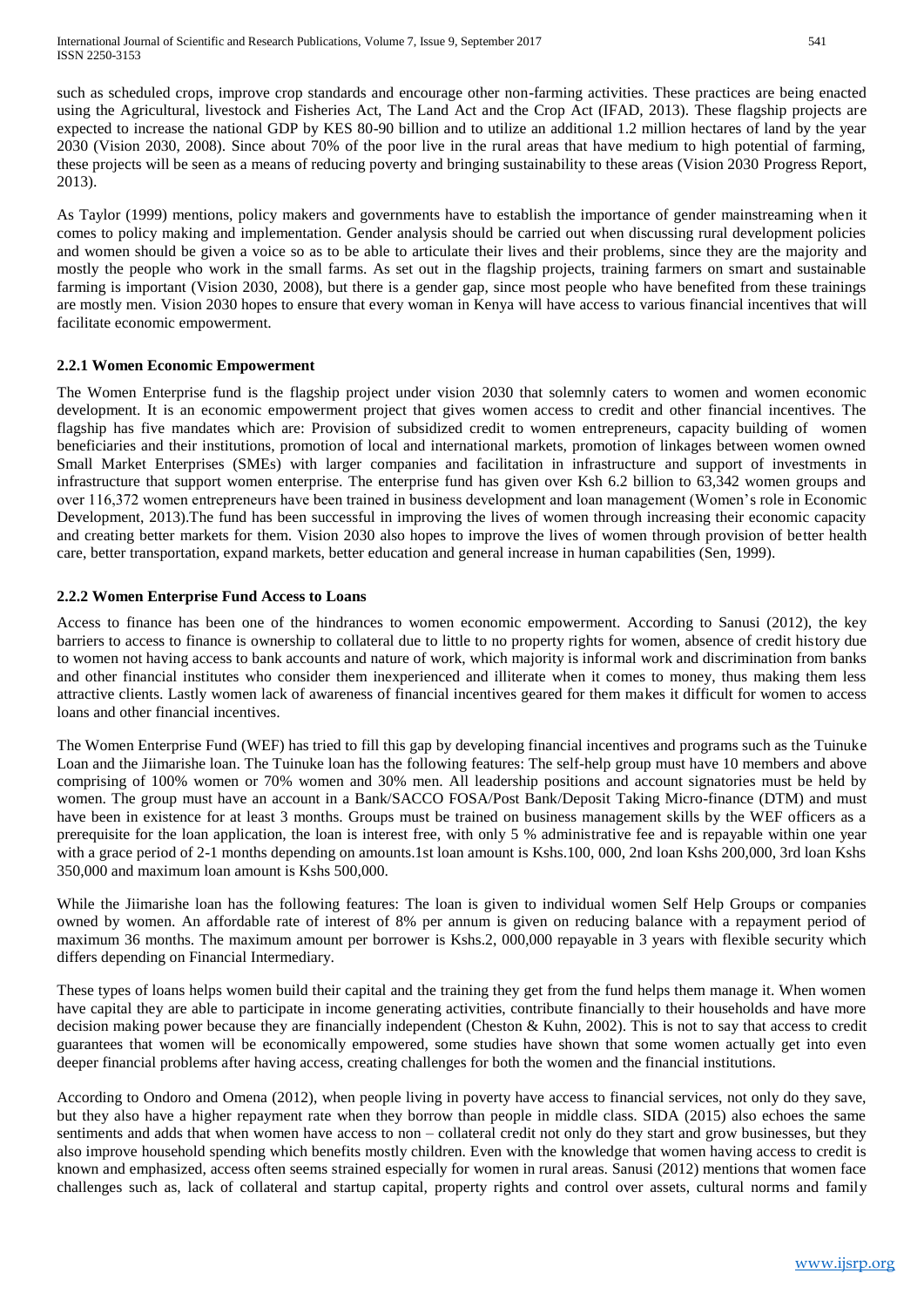responsibilities, lack of awareness, biased attitudes and formal employment. In the case of Kenya, the major impediment in accessing credit was lack of property.

Mwobobia (2012) and FIDA (2013), mentions that only 1% of women in Kenya own property and 5% share with men. This is due to cultural practices and discriminatory Land and property ownership rights. According to FIDA (2013), there are 75 land laws, and they tend to create great confusion. These land laws are also linked to customary law, which invokes that men are the ones who should own and control land. The second major hindrance to women accessing credit is lack of knowledge on the existence of loans and the cost of getting this information (Sanusi, 2012). Lack of knowledge is usually attributed to lack of civic education or clear communication from financial institutions or government.

Kiraka, Kobia and Katwalo (2013), found out that lack of knowledge on the Women Enterprise Fund was caused by lack of dissemination of information and pushing of other loans by banks and loan officers. Since the fund gives interest free loans, officers from different banks and other financial institutions would try to sell other loans that had interests in order to make a sale, thus hindering access to the WEF loans.

## **2.2.3 Women Enterprise Fund loan interest**

WEF has two major loans that they offer to various groups of women. The Tuinuke Loan is geared towards women in MSEM and in women groups. While the Jiimarishe loan targets mostly individual women and women in groups who want to expand their business and take part in open markets. It is known as an incubator fund for those women who have outgrown the subsidized loans. The Tuinuke loan is an interest free loan with a 5% administration fee that is usually disbursed through the Constituency Women Enterprise Scheme (CWES). The first loan given is Kshs.100, 000; second loan Kshs 200,000, third loan Kshs 350,000 and maximum loan amount is Kshs 500,000. Jiimarishe loan is an incubation loan that helps facilitate women involvement in the market. It has an 8% interest rate with a maximum loan amount of Ksh 2 million, payable in 2 years. Tuinuke loan is the most popular of the two, with over Ksh 6.3 billon disbursed, with a 89% repayment rate, Ksh 4.5 billion paid and Ksh 5 billion due (Women Enterprise Fund Report, 2016).

Some of the major challenges with WEF loan noted from various studies were that, (i) the loans are often too small to facilitate startup capital or growth, (ii) the loan was used for other purposes such as paying medical bills, paying school fess and clearing debts (iii) timing of the loan distribution takes long, changing the use of the money (Ijara, Mwangi & Nge'tich, 2014). With the amount given ranging from Ksh 100,000 to Ksh 500,000, many women felt that ones the money was divided and each member got their cut, it was not enough, leading to them not starting or growing their businesses. Diversion of loans to non-business activities is high among the loan beneficiaries, because they might become available when there are more pressing financial matters.

Sometimes the group might decide to invest the full some of money, but one group member might have a pressing financial matter and decides to borrow the full amount from the group, thus diverting the use of the money for its intended purpose (Kiraka, Kobia & Katwalo, 2013). WEF intends to address these challenges by training women and ensuring that they understand the purpose of the loans and also teach them loan management and other business development services (WEF Strategic Plan, 2009).

## **2.2.4 Women Enterprise Fund Business Delivery Services**

Business development services are non-financial or "soft" skills that help in capacity building. They include business training such as bookkeeping, loan management, marketing, human resource management, organizational structuring, ICT training, entrepreneurship and innovative financial sustainability measures. According to Mwobobia (2012), access to credit alone without business development services can be detrimental, because these services help in creating awareness and equipping individuals with skills that would help them improve their business, thus increasing growth and human capacity. Studies have shown that adequate knowledge of products, availability of markets and business skills can facilitate women access to better jobs and markets, therefore improving their economic status.

Community awareness marketing campaigns also help both men and woman by strengthening networks and creating economic opportunities (CESO, 2013). WEF business delivery services include but not limited to: Business training, education and awareness, monitoring of business growth, exposure to role models, marketing, product certification, networking and asset Building.

The main challenged faced by the WEF business delivery services is low participation. According to Ijaza, Mwangi and Ng'etich (2014), the reason for low participation in trainings is because beneficiaries cannot be forced to attend, even though it is a requirement. Kiraki, Kobia and Katwalo (2013), bring up the question of whether the vetting process is thorough, if majority of beneficiaries do not attend trainings yet it is a requirement. Raising the issue of whether the role of the divisional women enterprise fund committee (DWEFC) is clearly defined.

## **3. Methodology**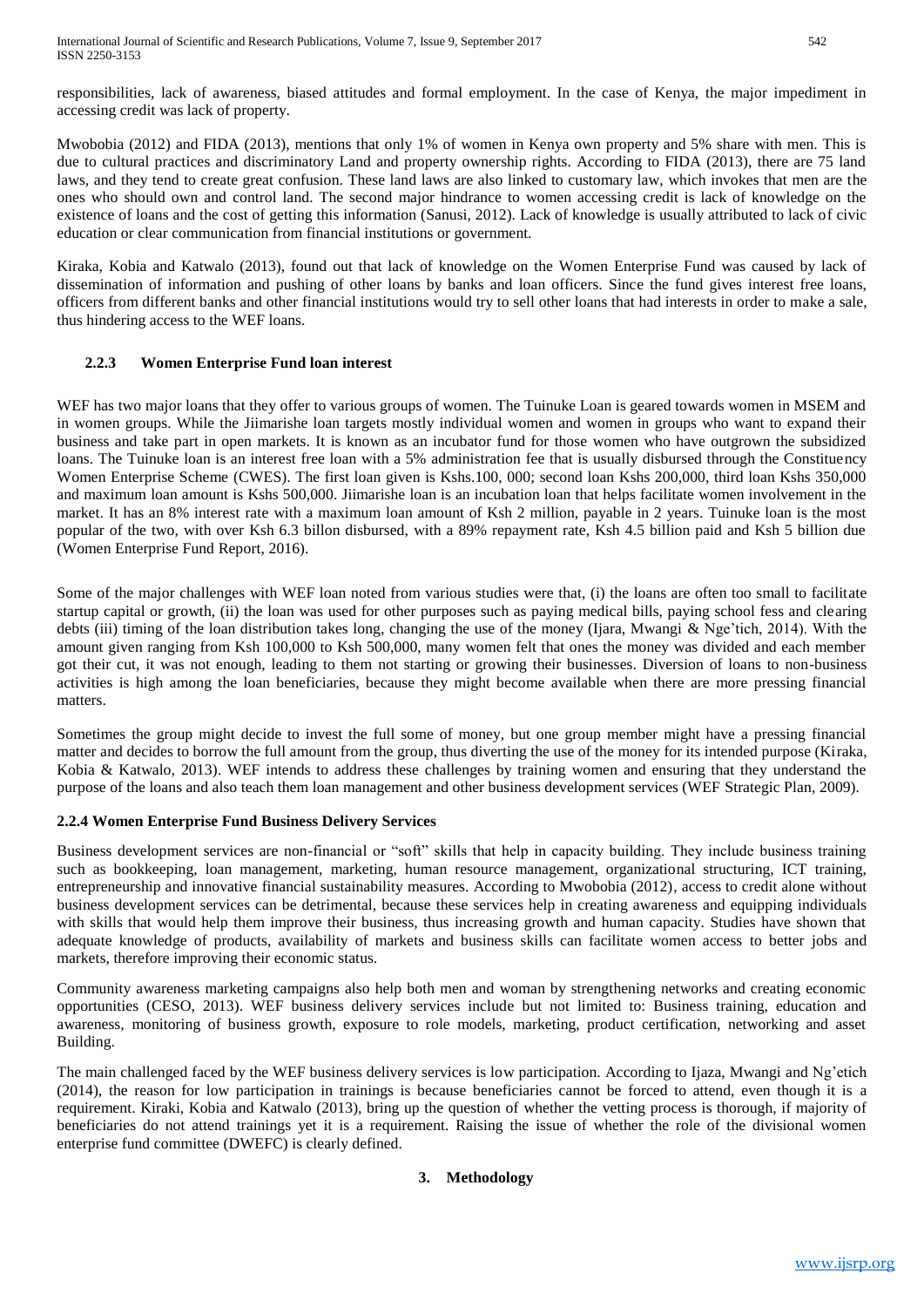A research design according to Kombo and Tromp (2006) is a blue print which is used to ensure that all major components of a study come together. In this study, the researcher used a descriptive research design, because the information will be collected using questionnaires which will touch on people's attitudes and opinions. A descriptive design made it possible to show the relationship between the independent variable which in this case is Women enterprise fund and the dependent variable which is women economic empowerment which will generate answers for the research problem.

Mutuango is a village in Kiharu sub County in Muranga County. Muranga is bordered to the North by Nyeri, to the South by Kiambu, to the West by Nyandarua and to the East by Kirinyaga, Embu and Machakos counties. It has a population of 1119 inhabitants, majority being young and elderly women. The area under study is rural and agriculture mostly small scale is its main economic activity. The area was chosen for the study because of its geographical location, and market economy which is similar to most rural areas in Kenya. This made it easier to replicate the study in other areas.

This study focused on women in Mutwango in Murang'a County who are the age of 20 -35 years. Mutwango is a small village in Muranga County in Central Kenya. The population is 100% Kikuyu and has 1119 inhabitants (Muranga integrated plan, 2013). Their main source of income is farming especially coffee and tea. Most of the population comprised of old people and young women, who have are mostly the home keepers and also the laborers of small parcels of land that are usually inherited from their husbands families. A sample size of 92 respondents was studied, this was arrived at by using the Slovin formula (1960) criterion of; n= $N/1+Ne^2$ .where n is the sample size, N is the total population and e is error of tolerance and 95% response rate.

 $N$  (Total population) = 120

e (Margin of error) =  $0.05$  $n=N/1+Ne^2$ .  $n = 120/(1+120\times0.05*0.05)$ 

$$
n = 92
$$

Table 1: Stratified Proportionate Sample Size

| <b>SECTOR</b>    | TARGET POPULATION( $N_1$ ) | SAMPLE SIZE (Pn) |
|------------------|----------------------------|------------------|
| Farming          | 50                         | 32               |
| Small businesses | 70                         | 60               |
| Total            | 120                        | 92               |
|                  |                            |                  |

A sampling technique according to Mugendi and Mugendi (2003) is a procedure that the researcher uses to select the subjects or cases to be included in a sample. This is very important because the generalization of the study depends on the accuracy of the sampling technique. This study used stratified random sampling technique because of the homogeneous nature of the subjects; researcher ensured that the subjects are women and are beneficiaries of the Women Enterprise Fund.

Data for the study was collected using questionnaires. According to Mugendi and Mugendi (2003), a questionnaire should be able to address the study objective. Sarantakos (1998) adds, what makes questionnaires effective is the minimal interference on the part of the research personnel. They are consistent and uniformed, anonymous, have a wider coverage, and are completed at the subject's convenience with minimal error and biases. The questionnaires were handed out to subjects and will be collected after two weeks.

A letter of introduction was obtained from the Catholic University of Eastern Africa through the committee of post-graduate studies and a permit to conduct the research from the National Council of Science and Technology of Kenya (NACOST). Permission was then obtained from all relevant authorities beforehand to ensure the research goes smoothly. Thereafter the researcher trained the research assistant on how to administer the questionnaires, how to interact with subjects and how to conduct themselves according to the code of ethics. Afterwards, the research together with the research assistant administered the questionnaires to the relevant subjects, ensuring that they understand the purpose of the study. After two weeks the researcher together with the research assistant collected the questionnaires and assured the subjects that the information gathered was for purely academic purposes, and after the data is arranged and analyzed, findings would be made available to them.

After the completion of data collection, data was arranged and grouped according the three study objectives. Analysis of study variables to answer the research questions was done using descriptive statistics of frequency tables, charts, graphs and percentages and inferential statistics helped assess the relationship between the independent variable (Women enterprise fund) and the dependent variable (Women economic empowerment), and ensured generalization of findings using Pearson correlation. Quantitative data was analyzed using Statistical Packages for Social Sciences. The SPSS package was used because it is effective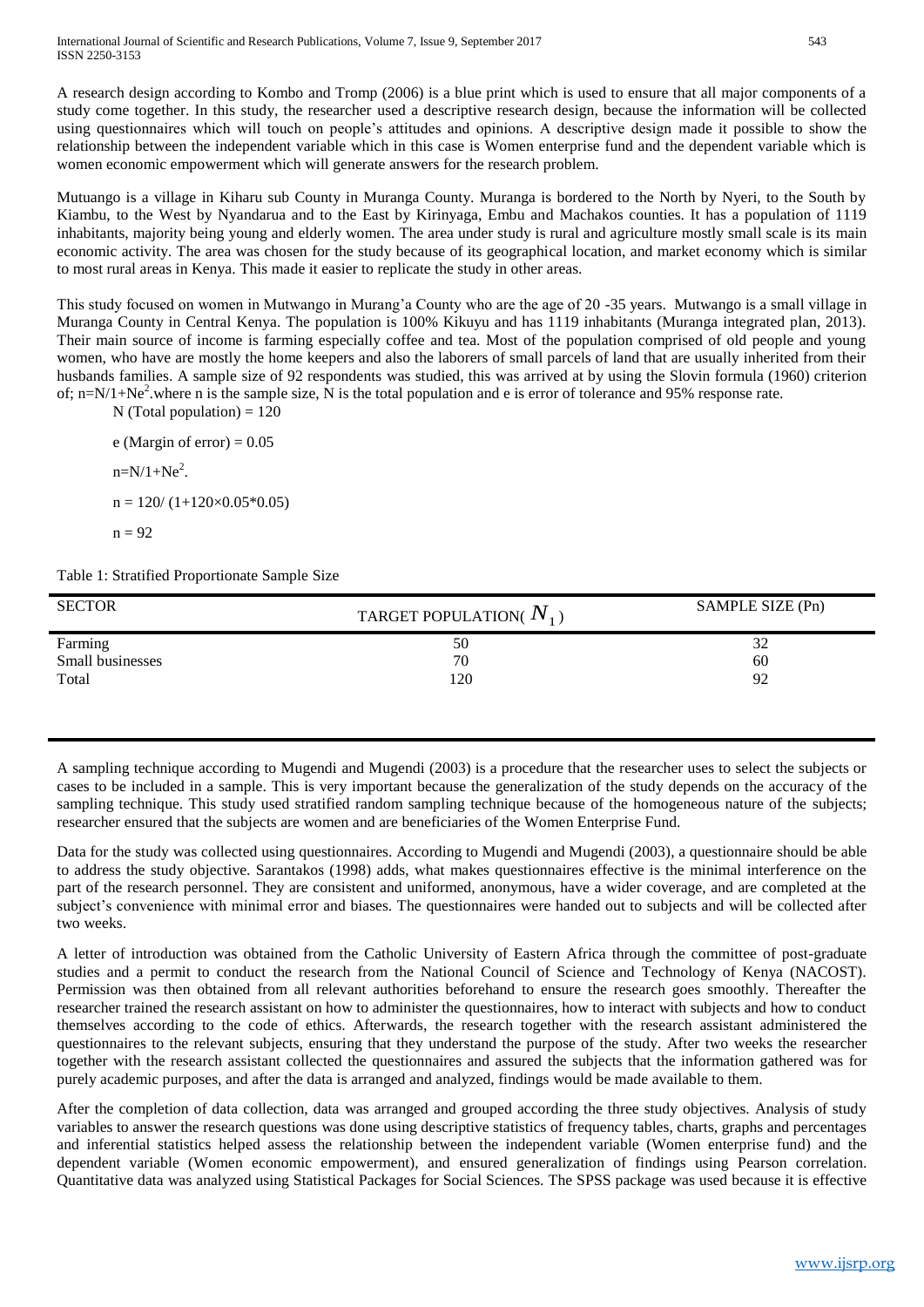International Journal of Scientific and Research Publications, Volume 7, Issue 9, September 2017 544 ISSN 2250-3153

in handling large amount of data for analysis. Qualitative data was analyzed through content analysis which in turn was analyzed by organizing the data into themes, patterns and sub topics.

In order to ensure external reliability, the questionnaire was assessed using the test/retest method. This method involves conducting the same test twice over a period of time to the same group keeping all conditions constant. The scores from the two tests are established and compared and a correlation coefficient is obtained. If the coefficient is high then the instrument is producing a high test – retest reliability (Mugendi & Mugendi, 2003). The researcher ensured validity by giving the questionnaires to research experts and supervisors who confirmed and ascertained that the questions are in line with the topic under study and that questions are formulated using the research objectives as the guide.

Various ethics committees were created to ensure that researchers, research assistants and participants adhere to set out ethics codes and parameters during research. The researcher sort permission from the National Council of Science and Technology and Catholic University of Eastern Africa. Participation in the study was free and voluntary. The researcher informed the respondents that the data collected was purely for academic purposes and assured them of confidentiality and anonymity. Lastly, the researcher made sure that there is accountability in the collection, dissemination and reporting of the data by ensuring there is no plagiarism and misrepresentation.

## **4. Summary of Findings, Conclusions and Recommendations**

#### **4.1 Summary of the findings**

#### **4.1.1 Influence of accessibility of loans**

The findings show that all women were part of the Tuinuke loan which is interest free and is repayable within a year. 75% of the women found the application process to be neural, while 25 % found it to be difficult and tedious, though all women agreed that the loan officer was very helpful and the information they got influenced their decision to apply for the loan.

When asked how they found out about the loan, 51% said they got the information from their respective women's group. Media had the lowest influence (12%) when it came to dissemination of information about the loan. When the beneficiaries were informed about the WEF, they took it upon themselves to be part of it.

The loan being accessible gave the participants awareness about how best to increase their capabilities and how to use this resource to empower themselves financially. These women have taken part in self-efficacy by identifying WEF loan as a tool that would help them reach their perceived goals.

#### **4.1.2 Interest rate**

Women in the research were all part of the Tuinuke loan, which is an interest free with a 5% administration fee. This loan is disbursed through the constituency women enterprise scheme (CWES). The first loan given is Ksh 100, 000 and after the repayment of the first loan, the women can apply for a second loan of Ksh 200, 000, a third of Ksh 350, 000 and that of Ksh 500,000.

The research showed that 64% were first time loan applicants so they received ksh 100, 000 while 33% were second time applicants who had ksh 200, 000. The beneficiaries all agreed that their repayment period was adequate and the amount was manageable. Due to the interest free option, this is the most popular loan at the Women enterprise fund with a repayment rate of 89% (Women enterprise fund, 2016).The 0 % interest rate on the loan made it attractive and hence why all the beneficiaries were part of the loan.

This study is in agreement with the Resource based theory, because he women identified what resource (type of loan), that they needed to utilize in order to build their capabilities. They also identified a source of capital that has shown when properly utilized does create financial empowerment at the individual level.

## **4.1.3 Training**

The research shows that even though trainings are mandatory according to the requirements by the WEF, only 25 % (23) beneficiaries) attended the trainings offered this supports Ijaza, Mwangi and Nge'tich (2014) research on poor training attendance of WEF beneficiaries. When asked if they applied what they had leant through the training, 4 out of 23 said they always applied it, 11 said often and 7 said sometimes.

The research also shows that those who attended the trainings felt that the WEF has improved their lives in one way or another. According to Kiraki, Kobia and Katwalo (2013), this begs the question of whether the vetting process is thorough and whether the importance of trainings is emphasized especially in the initial stages of loan application. WEF should find out what are the underlying issues that are causing low participation in trainings, and ones they have identified these issues, they design training programs that help solve these issues.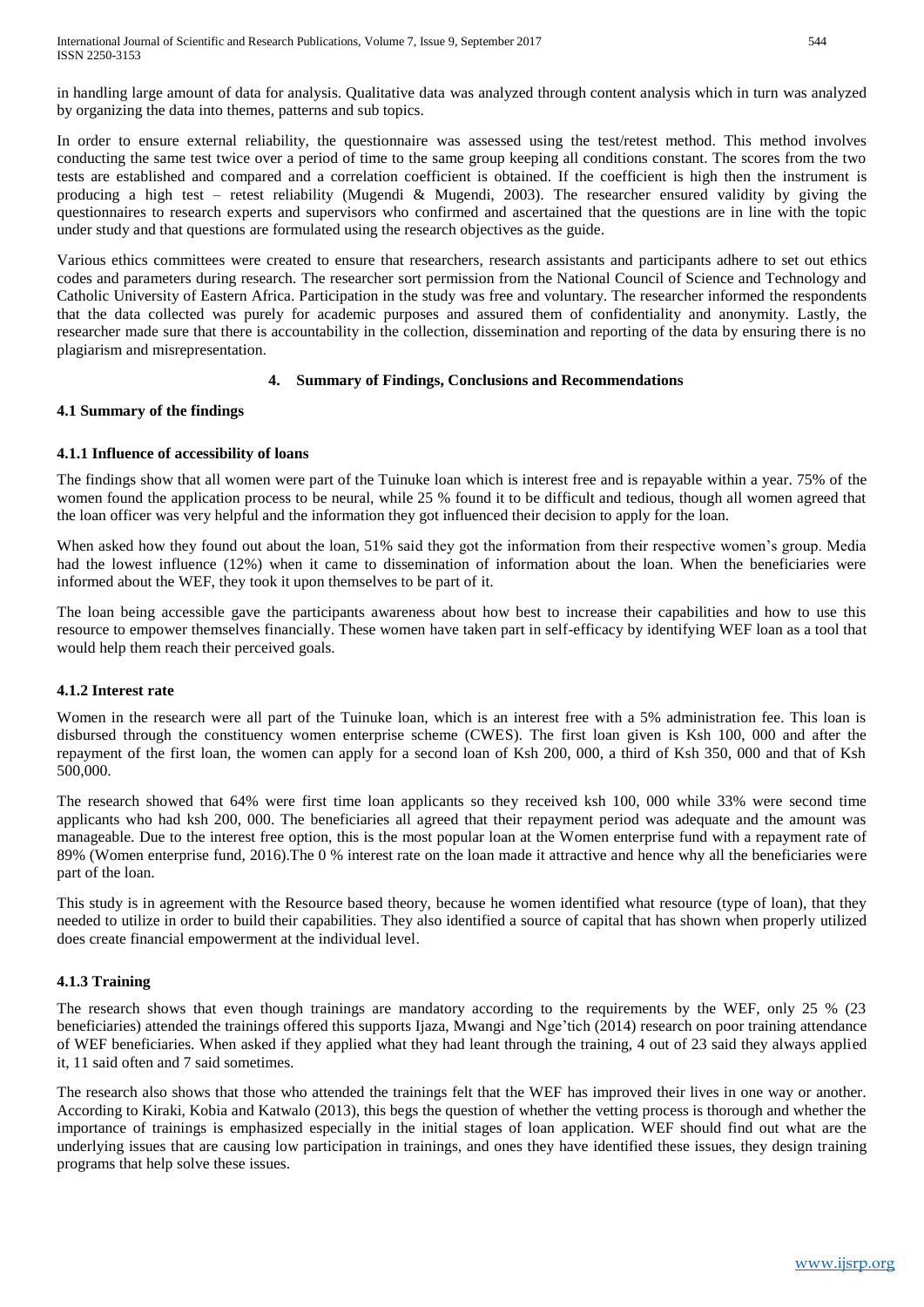#### **4.2 Conclusion**

Women Enterprise fund is one of the flagship project that gears towards accomplishing vision 2030 and also shows Kenya's commitment towards the United Nations Sustainable Development Goals (SDG), especially SDG 5, 8& 10. The magnitude of the fund should not be overlooked because it is a fund that has a lot of money and can make a great impact if implemented efficiently.

The research shows that the attitude towards the WEF loan does not influence the use of the WEF products. It also shows that there is a slight influence of the fund of women economic empowerment at the household level, especially for those beneficiaries who used the money from the loan for business and farming.

The least impact was felt by those women who diverted the money for domestic and personal use. Lastly the research shows that WEF trainings are very poorly attended and more time and effort should be placed on finding a solution to encourage and increase attendance. This research adds to the body of knowledge because it has looked at the influence of the Women Enterprise Fund through three different lenses and how they impact women at an individual level, by examining the impact each has on women economic empowerment.

#### **4.3 Recommendations**

Given the importance of the Women Enterprise fund on economic empowerment, it is imperative that the fund is able to touch the lives of as many women in Kenya as possible. This can be made possible through:

- 4.3.1 The WEF ensuring that all members of women groups attend mandated trainings, by taking attendance and using individual incentives to encourage attendance.
- 4.3.2 The WEF training women group leaders or chairpersons to be trainers, and using group meetings to train members and address challenges faced by individuals.
- 4.3.3 A more cohesive partnership between the Women Enterprise Fund, Women representatives, the County government first lady offices, and other women oriented organization to help encourage women participation.
- 4.3.4 The National government using Women's day, International girl child day and other recognized days to have public service announcements on the importance of the fund and the benefits of being a beneficiary.
- 4.3.5 The Women Enterprise Fund should include beneficiaries and non-beneficiaries of the fund in round table discussions from all parts of the country, and using these discussions to come up with tailor made solutions on how to improve the impact of the fund and participation.

## **REFERENCES**

- Allen, H. (2005) CARE's *village-based savings and credit programme: Successful financial intermediation in rural Africa.* Germany: HA Consulting. *Approaches.* Nairobi. Africa Center for Technology Studies Press.
- Arlotti-Parish, E. (2013). WALA Gender Report on Women's Participation in Agribusiness Groups (final draft). Blantyre, Malawi: ACDI VOCA
- Asia Development Bank. ADB (2011). Energy efficiency improvement investment program. India.
- Athenas.M. C, &Lentisco. A. (2011). 'Enabling poor rural people to overcome poverty in Kenya'. International Fund for Agriculture Development. Rome, Italy.
- Babbie, E. & Mouton, J. (2001). *The practice of social research.* Oxford University press South Africa Ltd. Cape Town. South Africa.
- Bandura, A. (1994). Self-efficacy. In V. S. Ramachaudran (Ed.), Encyclopedia of human behavior (Vol. 4, pp. 71-81). New York: Academic Press. (Reprinted in H. Friedman [Ed.], Encyclopedia of mental health. San Diego: Academic Press, 1998).

Beijing Platform for Action, Fourth United Nations World Conference on Women (Beijing, 1995), p.41.

BSR and ICRW. (2016). "Building Effective Women's Economic Empowerment Strategies."

BSR Report. [www.bsr.org/en/our-insights/report-view/building-effective-womens](http://www.bsr.org/en/our-insights/report-view/building-effective-womensempowerment-strategies)

[empowerment-strategies.](http://www.bsr.org/en/our-insights/report-view/building-effective-womensempowerment-strategies)

Canadian International Development Agency (CIDA) (1999.). "CIDA's Policy on Gender Equality." Hull,

Canada.

CARE. (2009). Bringing Financial Services to Africa's Poor: Microfinance in Africa: State of the Sector Report.

Atlanta, GA: CARE.

Cheston, S &Kuhn, L. (2002). Empowering Women through Finance. Women's opportunity Fund. UNIFEM.

New York, United States Of America.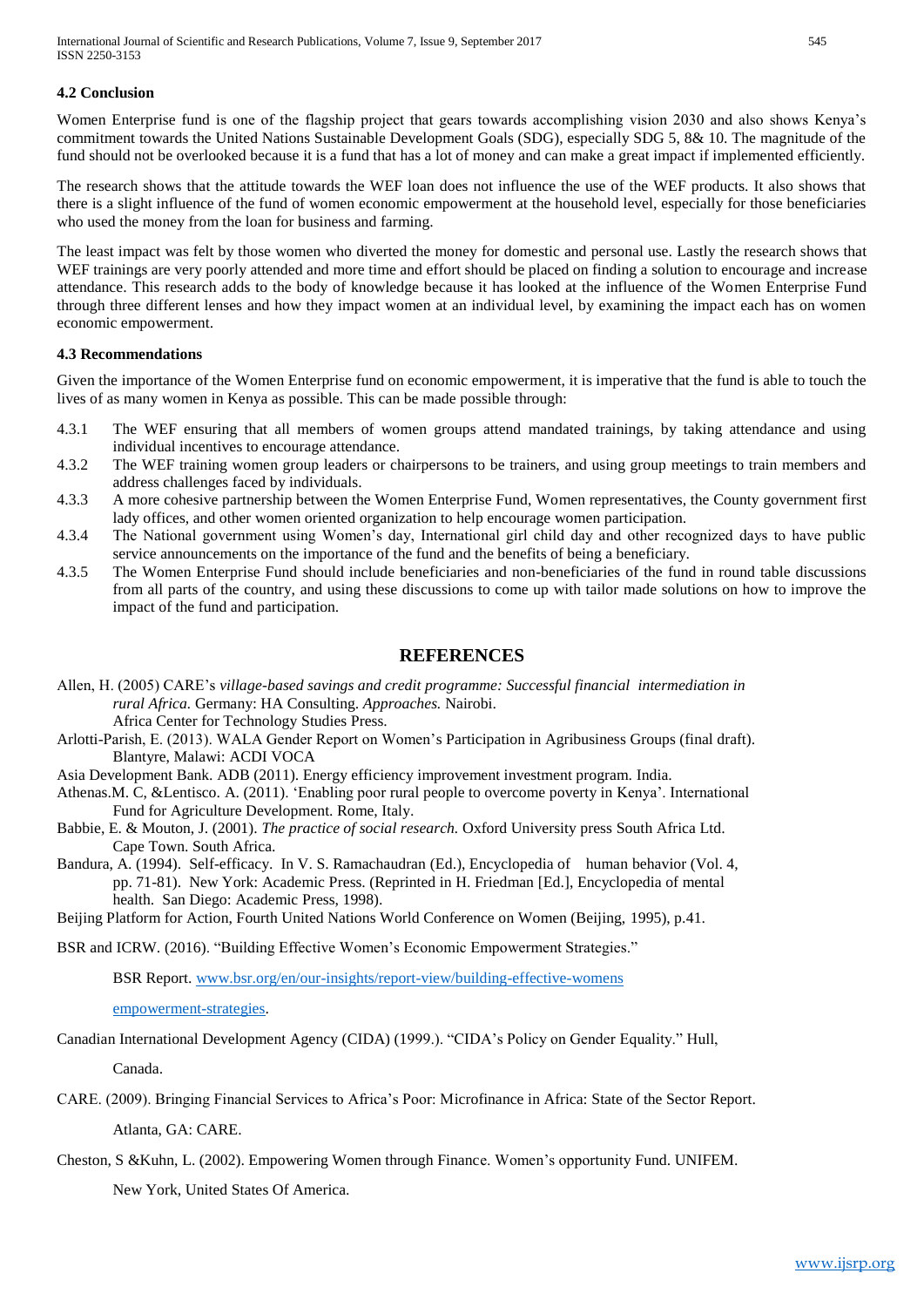International Journal of Scientific and Research Publications, Volume 7, Issue 9, September 2017 546 ISSN 2250-3153

Cheston, Susy, et al, (2000). Measuring Transformation: Assessing and Improving the Impact of Microcredit,

Part II: Implementing Impact Assessments and Monitoring Systems: A Practitioner Perspective from

Zambia. Washington, D.C.

Couchman, W., & Dawson, J. (1998). *Handbook of Qualitative Research*, 3<sup>rd</sup> Ed. London:

Creswell, J. (2014). *Research Design: Qualitative, Quantitative and Mixed Methods Approach.* Los Angeles:

Sage Publications Ltd.

De Vos, A. (2002). Combined qualitative and quantitative approach. In De Vos, A.S.,

- East African Community (2011) Observations and recommendations of the EAC Conference on The Role of Women in Socio-economic Development and Women in Business. Held at Kigali Rwanda, 5th –  $6<sup>th</sup>$ August.
- FAO. (2011). "The State of Food and Agriculture: Women in Agriculture." FAO. [www.fao.org/docrep/013/i2050e/i2050e.pdf.](http://www.fao.org/docrep/013/i2050e/i2050e.pdf)
- Federation of Women Lawyers, FIDA, (2013). Women's Land ad property rights in Kenya: Promoting gender equality. Nairobi. Kenya

Fletschner D, (2009), rural women's access to financial services: credit, savings and insurance, Lisa Kenney

Evan School of Public Affairs University of Washington

Goldman Sachs. (2014). "Goldman Sachs 10,000 Women, IFC to Raise Up to \$600 Million to Support Women Entrepreneurs." Accessed April 5, 2016.

[www.goldmansachs.com/citizenship/10000women/news-and-events/10000women-i](http://www.goldmansachs.com/citizenship/10000women/news-and-events/10000women-)fc.html.

- Government of Kenya, Ministry of Planning and National Development. (2008): Kenya Vision 2030
- Government of Kenya, Ministry of Planning and National Development, (2003): Economic Recovery Strategy for Wealth and Employment Creation. Published by the Government Printer, Nairobi, Kenya.
- Government of Kenya, Ministry of Planning and National Development, (2008): Women Enterprise Fund. Published By the Government Printer, Nairobi, Kenya.
- Government of Kenya, Ministry of Planning and National Development, (2013): Vision 2030, Progress Report.

Published by Government Printer, Nairobi, Kenya.

- Government of Kenya, Muranga county: First integrated development plan (2013) Published by government printer, Muranga, Kenya.
- Harvard Kennedy School and the U.S. Chamber of Commerce Foundation. (2015). A Path to Empowerment:

The role of corporations in supporting women's economic progress. [www.hks.harvard.edu/index.php/content/download/76232/1711837/version/1/file/WEE\\_FLER\\_v2 1.pdf](http://www.hks.harvard.edu/index.php/content/download/76232/1711837/version/1/file/WEE_FLER_v2%201.pdf)

- Heale, R., &Twycross, A. (2015). Validity and Reliability in Quantitative studies. *Evidence Based* Vol. 8, No. 3.
- International Finance Corporation and Global Partnership for Financial Inclusion. (2011), Strengthening Access to Finance for Women-Owned SMEs in Developing Countries. www.ifc.org/wps/wcm/connect/a4774a004a3f66539f0f9f8969adcc27/G2 0\_Women\_Report.pdf?MOD=AJ PERES.
- Ijaza.A, Mwangi. W.S & Nge' tich .A.K. (2014). Challenges faced by the Women Enterprise Fund in Kenya: A survey of Hamisi constituency, Vihiga County - Kenya.
- International Labor Organization. (2012). Global Employment Trends for Women. Geneva
- Kabeer N (2000). The Power to Choose: Bangladeshi Women and Labor Market Decisions in London and Dhaka. Verso Books. London.
- Kiraka, N, R., Kobia. M, &Katwalo.M. A (2013). Micro, small and medium enterprise growth and innovation in Kenya: A case study on the Women Enterprise Fund. Investment Climate and Business Environment Research Fund. Dakar. Senegal.
- Kiraka, R. (2009) Innovative Private Sector Development Instruments an African Perspective for investing in the development of Small and Medium Enterprises. Working Paper 01/2009. ICEP.
- Kombo, D. & Tromp, D. (2006). *Proposal and Thesis Writing: An Introduction.* Nairobi: Pauline's Publications

Africa.

- Kothari, C.R., (2010). *Research Methodology: Methods and Techniques*, New Age International Publishers; India
- Kumar, R. (2011). *Research Methodology: A step-by-step guide for beginners*. New Delhi: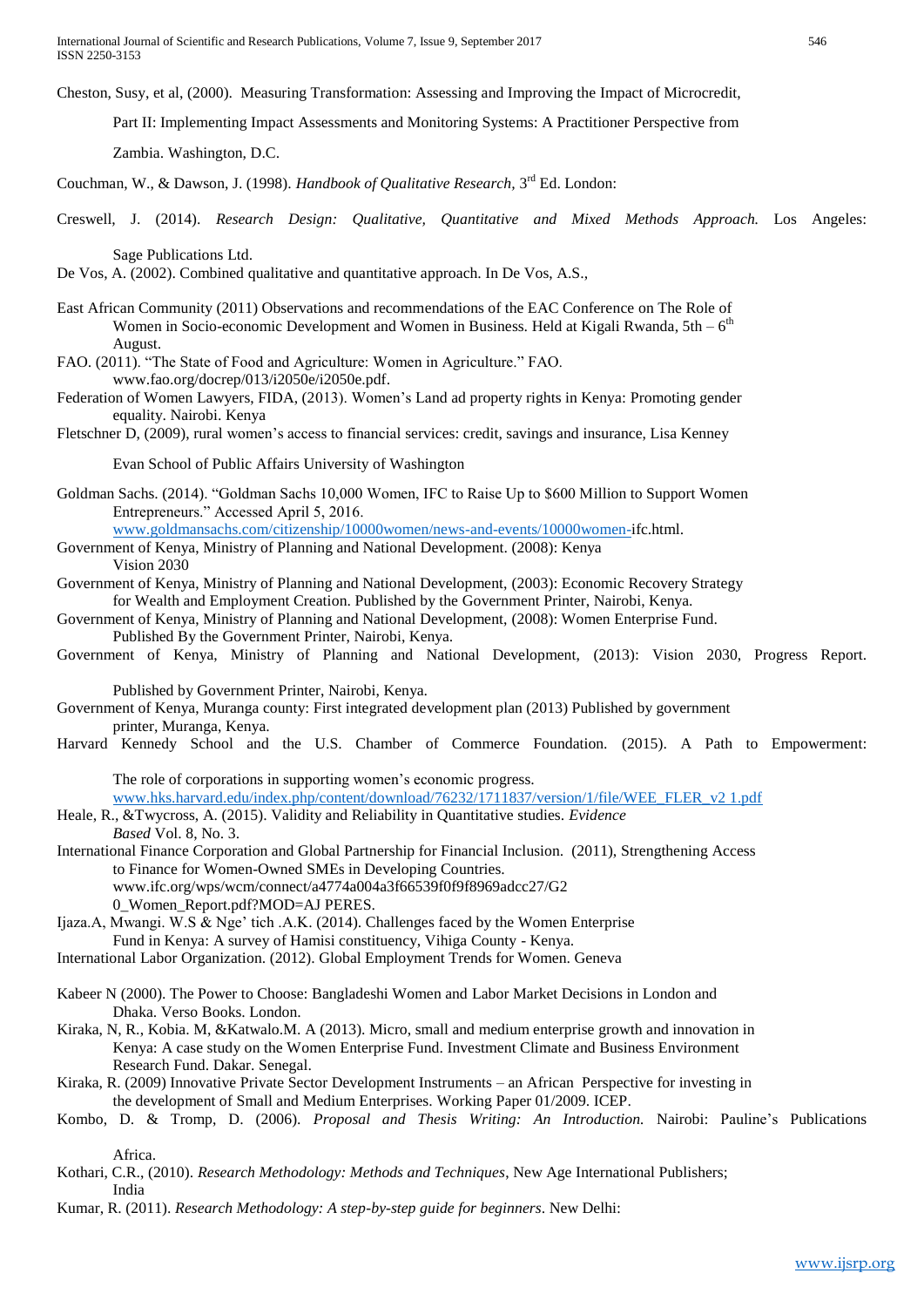Mayoux, L. (2005). Microfinance and the Empowerment of Women: A Review of Key Issue, Social Finance

Unit. IFAD publication.

Mayoux, L. (2008) Uganda: Kabarole Research and Resource Centre's participatory, self managed microfinance model. In Gender in agriculture sourcebook, World Bank, FAO and IFAD, 117-124. Washington, DC: World Bank

Mugenda, O.M. &Mugenda, A.G (2003).*Research Methods: Quantitative and Qualitative*

Mwobobia, F. (2012). The challenges facing small scale women entrepreneurs: A case of Kenya. Limkokwing

University of Creative Technology – Botswana Business &Globalization. DOI10.5430/IJBA.v3n2p112

OECD (2011). Women Economic Empowerment. DAC Network on Gender Equality

.www.oecd.org/dac/gender.

OECD (2014). Financing the unfinished business of gender equality and women's rights: Priorities for the post-

2015 framework. Technical brief.

Okwi. O.P, Ndenge. G, Kristjanson. P, Arunga. M, Notenbaert.A, Omolo. A, Henninger.N,

- Benson.T, Kariuki.p, Owour.J. (2007). 'Spatial Determinants of poverty in rural Kenya. International Livestock Research Institute. Nairobi, Kenya.
- Olomi, D. (2006) Policy Dialogue Seminar Paper on Opportunities and Challenges for Rural SMEs

Development in Tanzania, Economic and Social Research Foundation (ESRF) Forum, Dar-es-Salaam.

Ondoro, C., &Omena, D. (2012). Effect of Microfinance Services on the Financial Empowerment of Youth in

Migori County, Kenya. Business and Management Review, 2 2(3), 22 – 35.

- Owini. O, Thugge.K, Ndung'u.N., (2012). 'Unlocking the future potential of Kenya. Vision 2030'. Government Printer. Nairobi, Kenya.
- Päivi Eriksson, SaijaKatila, MerviNiskanen, (2009),"Gender and sources of finance in Finnish SMEs: a contextual view", International Journal of Gender and Entrepreneurship, Vol. 1 Isn 3 pp. 176 – 191 Permanent link to this document:

[http://dx.doi.org/10.1108/17566260910990883.](http://dx.doi.org/10.1108/17566260910990883) Sage Publications Ltd.

- Sarantakos. S. (1999). *Social Research*. Macmillan Education Australia PYT LTD. Australia.
- Sen.A. (1999).'Development for Freedom'. Anchor Book, Random House Inc., New York.
- SIDA (2009) "Women's Economic empowerment in Conflict and Post-conflict Countries".
- SIDA (2015) "Supporting women's Economic Empowerment". International organization and policy support. ISBN 975-91-586-4255-2
- Stevenson, L. & St-Onge, A. (2005a) Support for Growth-oriented Women Entrepreneurs in Kenya. Geneva: ILO.
- Stevenson, L. & St-Onge, A. (2005b) Support for Growth-oriented Women Entrepreneurs in Ethiopia, Kenya and Tanzania: An Overview Report. Geneva: ILO.
- Strydom, H., Fouche, C.B. and Delport, C.S.L. (2002). *Research at grass roots: for the social sciences and*

*human service professions*. Pretoria: Van Schaik.

- Taylor. V., (1999). '*Gender Mainstreaming in development planning'*. Commonwealth Secretariat, London.
- Taylor.V. (2014).In class lectures. SWK Development planning. University of Cape Town. Cape Town, South Africa.
- UN Millennium Project. (2005). "Taking Action: Achieving gender equality and empowering wome[n.www.unmillenniumproject.org/documents/Gender-complete.pdf.](http://www.unmillenniumproject.org/documents/Gender-complete.pdf)
- UNCTAD (2004). Trade and Gender: Opportunities and Challenges for Developing Countries. United Nation publication. Sales No. E.04.II.D.28. New York and Geneva.
- Wanjohi, A.M. and Mugure, A. (2008) Factors affecting the growth of MSEs in rural areas of Kenya: A case of ICT firms in Kiserian Township, Kajiado District of Kenya

Waterson. A. (1979). '*Development Planning Lessons of Experience'*. John Hopkins Press.United States. Women Enterprise Fund (2009) Women Enterprise Fund Strategic Plan (2009 – 2012), Nairobi.

Women Enterprise Fund (2012) Status of Women Enterprise Fund, 2012. Ministry of Gender, Children and

Social Development, Nairobi.